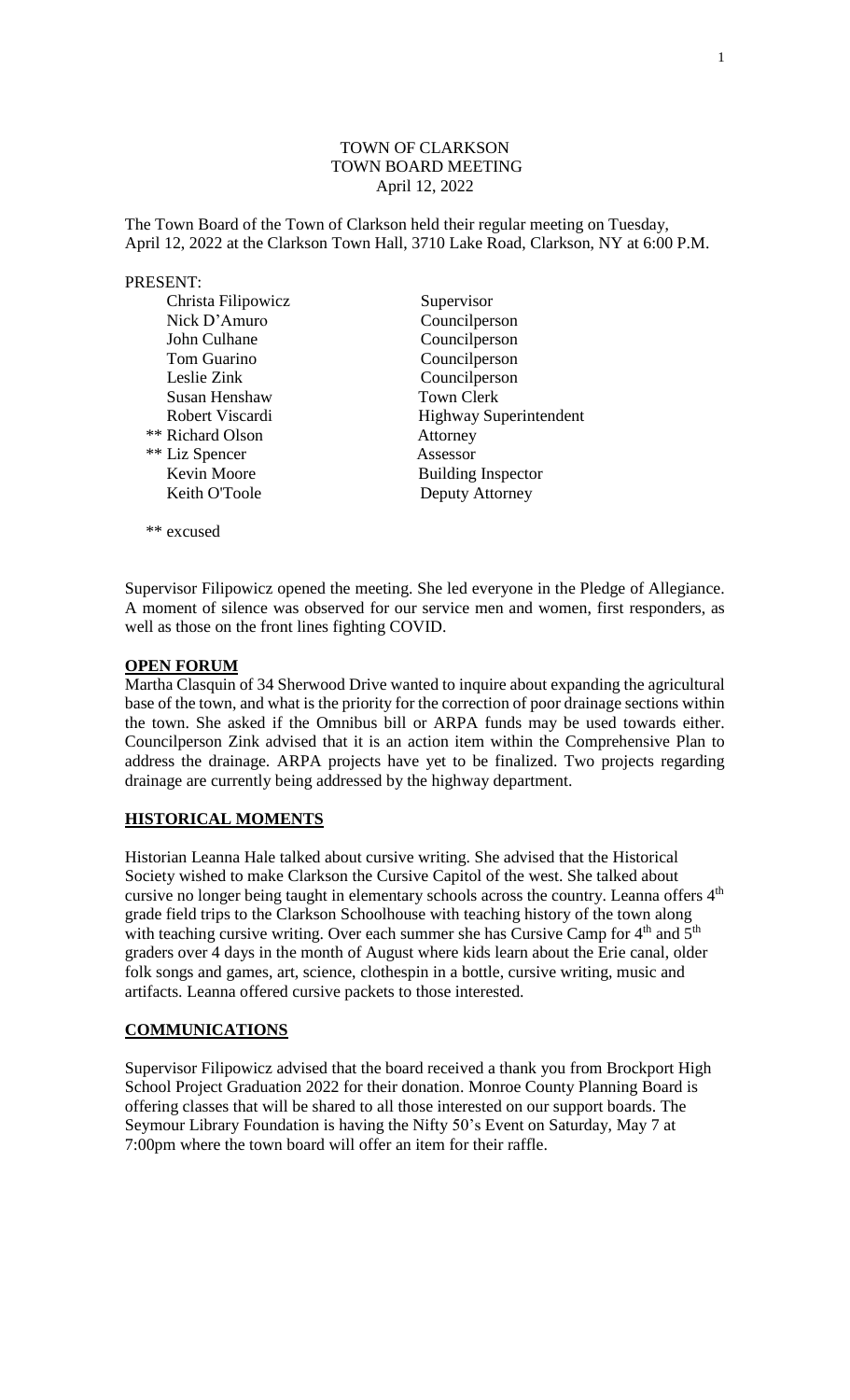#### **4-12-2022**

# **OLD BUSINESS**

**Town Hall Renovations –** Highway Superintendent Viscardi is working on drawings and quotes for an addition on courthouse as a proposed Town Hall, then will share with the town board.

## **NEW BUSINESS**

**Zoning Code -** John Steinmetz from Bergmann, Engineering Consultants, discussed Zoning Code and Comprehensive Code updates that need to be made to our website. That cell phones and online communications, shopping were not around at the time many of the codes were developed. How vital it is to the fabric of the community to have these updates in place for purposes of being neighborly, for farming and basic general codes. How often the zoning chapter is sought after in the course of the year is immense. The information provided involves a resident's home and personal property which directly affects them. Clarkson code was originated in 1973 and has had many updates since. After many decades it is time to take a fresh look at the codes in their complete form. The 3 main types of zoning are Euclidean, which is the most common and most used, Performance based and Form Based Zoning, which is more traditional. A zoning code should reflect the several items and vision of the comprehensive plan that the residents were seeking, while staying within the guidelines of New York State Law. John suggests some solutions would be to use desktop publishing and to condense and have codes written in plain English that are user friendly. He offered a one size fits all approach on the zoning codes. He suggests this being the most efficient time to do a complete update as we have a new Comprehensive Plan and is the best way to tie policy to code which helps keep the community informed. John advised the timeline for this project would be 10-14 months. A code assessment and audit would be performed prior to the start of this project. He mentions to begin with an informational meeting open to the public. Then meet with local farmers, agriculture and local businesses, followed by an open house, and finally a public hearing.

**Buck Run Solar LLC** – Joining us are Kaitlin Vigars attorney with Phillips Lytle LLP and Bernardo Urdaneta, project developer for Cypress Creek. They provided an overview of project details along with updates. They ensured that they are conforming to solar law for the town. This is a 5 megawatt project located on 2540 Redman Road. They have an agreement with the current landowner Louis Carpenter. This project would be on the western portion of the property which contains 116 total acres, but only 27 acres would be used for this solar project. They said 18 of the 80 acres is prime farmland, but it is in random areas. Access to the property would be on the north edge. They propose approximate 130, 6 ft. evergreen trees to help with the landscape along the western side of the property. He wishes to advise there is no battery system to be used in this proposal. Bernardo mentions he has consulted with the DEC and wildlife services and found there is no endangered species threat. There is a Forestry exemption on the property. Building Inspector and Code Enforcement Kevin Moore advised the need to stay in contact with the DEC and ensure to adhere to NYS law. The panels are single access tracking and stand at 12 ft. at full tilt. He advised he will submit a decommissioning plan that will involve returning the prime farmland to its pre-existing state. Councilperson Zink inquired about the house located on the property. Bernardo advised they will remove all structures from the property and leave the rest of the property as wetlands and forestry. His goal is to begin construction in July 2023 upon approval. Harold Mundy of 85 Mission Hill Drive inquired about the racking systems, and suggests Bernardo view the landscaping project on County Line Road. Building Inspector Kevin Moore advised he is waiting on information from the town attorney to move forward. Deputy attorney Keith O'Toole inquired about the 6 ft. tall evergreen trees when the panels stand at 12 ft. in height. He also suggests landscaping around the entire project. Bernardo advises that the residents will receive a 10% discount on energy savings for those that opt in. Supervisor Filipowicz is looking for creative ways to benefit the town through host agreements, besides the energy savings to the residents.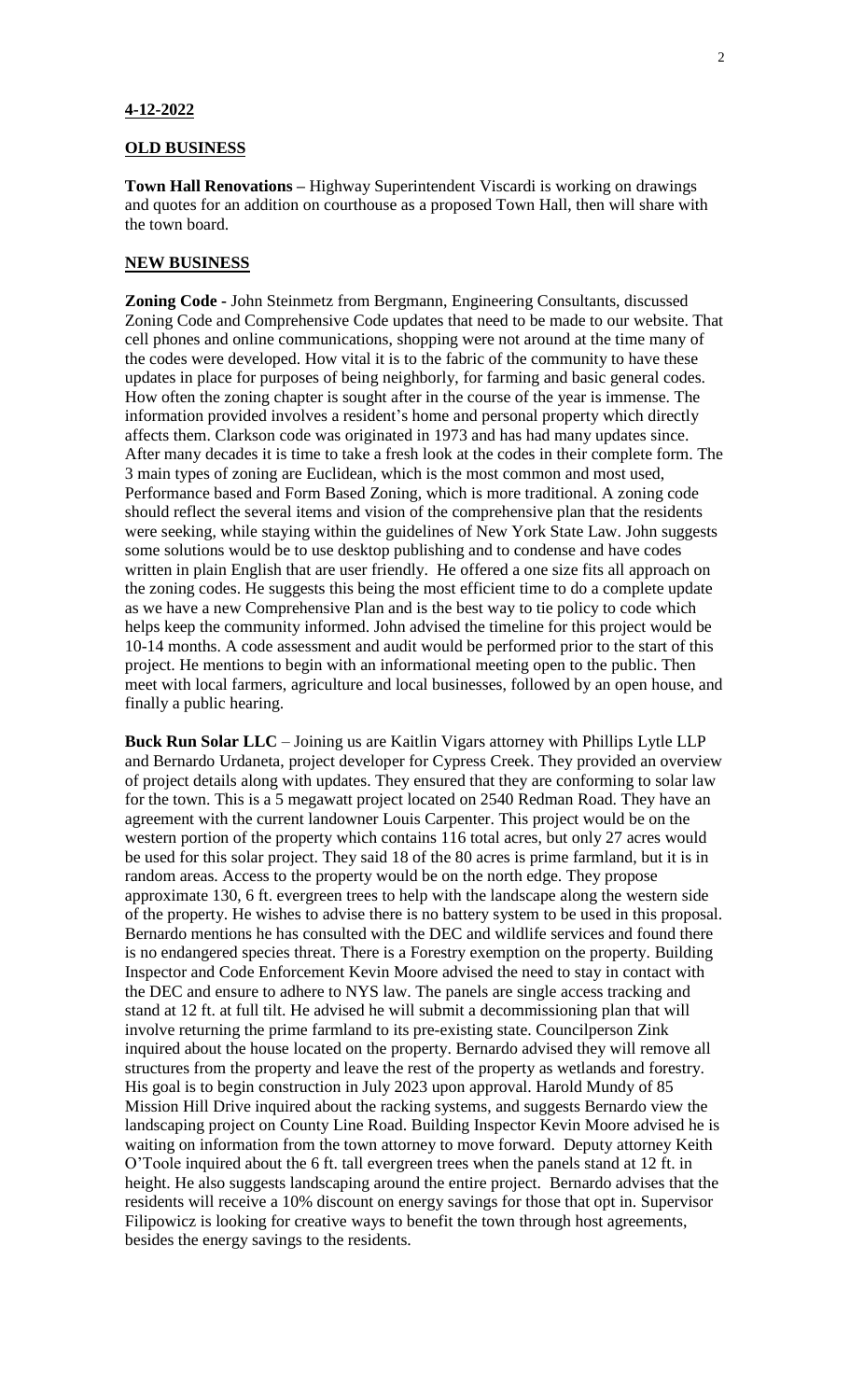### **4-12-2022**

Landowner Lou Carpenter talked about the conservation easements to the community and noted the amount of hunters in our area and the possibility of selling portions of his land to them. Kaitlin Vigars once again advised that she will re-visit the host agreement and discuss with our town attorney. She also suggests the Town Board declare they are lead agency for SEQR.

**Employee Vacation Rollover –** Supervisor Filipowicz had a request for rollover hours for Bryce Gaesser with 40 hours, Corry Johnson with 40 hours and Robert Wilson with 80 hours.

### **RESOLUTION #142 TO APPROVE VACATION ROLLOVER HOURS FOR HIGHWAY EMPLOYEES**

Introduced by Councilperson Culhane Seconded by Councilperson Guarino To approve vacation hours for Bryce Gaesser with 40 hours, Corry Johnson with 40 hours and Robert Wilson with 80 hours. VOTE OF THE BOARD AYES: Supervisor Filipowicz, Councilpersons Culhane, D'Amuro, Guarino and Zink NAYES: None

# **Supervisors Report –**

**Townwide Water Grant –** Water samplings has been completed by the MRB Group and we have submitted for the grant.

**Bookmark Contest** - Supervisor Filipowicz was a judge for the 5<sup>th</sup> grade Bookmark contest held at the Seymour Library this past week.

## **Town Board Reports –**

**Councilperson Culhane -** is continuing to work on the electronic payroll for all town employees.

**Councilperson Zink –** reminded us that Good Neighbor Day is scheduled for Friday, August 19. The band, fireworks and the tent are secured. She attended the Friends of the Library fundraiser last week and it was a success! We established that the Town Board is Lead Agency for the 2022 Comprehensive Plan for SEQR.

**Councilperson D'Amuro –sp**oke last evening at the Vets Club in Hamlin in regards to the upcoming event on May 14. He has been working with our social media specialist Tyler Jones to create a town twitter account – Town of Clarkson. Our town Facebook page and our website are merging and will be archived to save all photos and contents.

**Highway Department –** Superintendent Viscardi advised they are transitioning from winter equipment to summer. They have been doing a soft brush pick-up for the residents with all the high winds of late. Spring brush pick-up begins Monday, April 24. The highways' winter operation clocked 30,767 miles and the salt usage was 2,000 tons. Both are average for Clarkson. He also provided figures for gravel, mulch and other tabulations for highway that will be included in the upcoming Spring newsletter.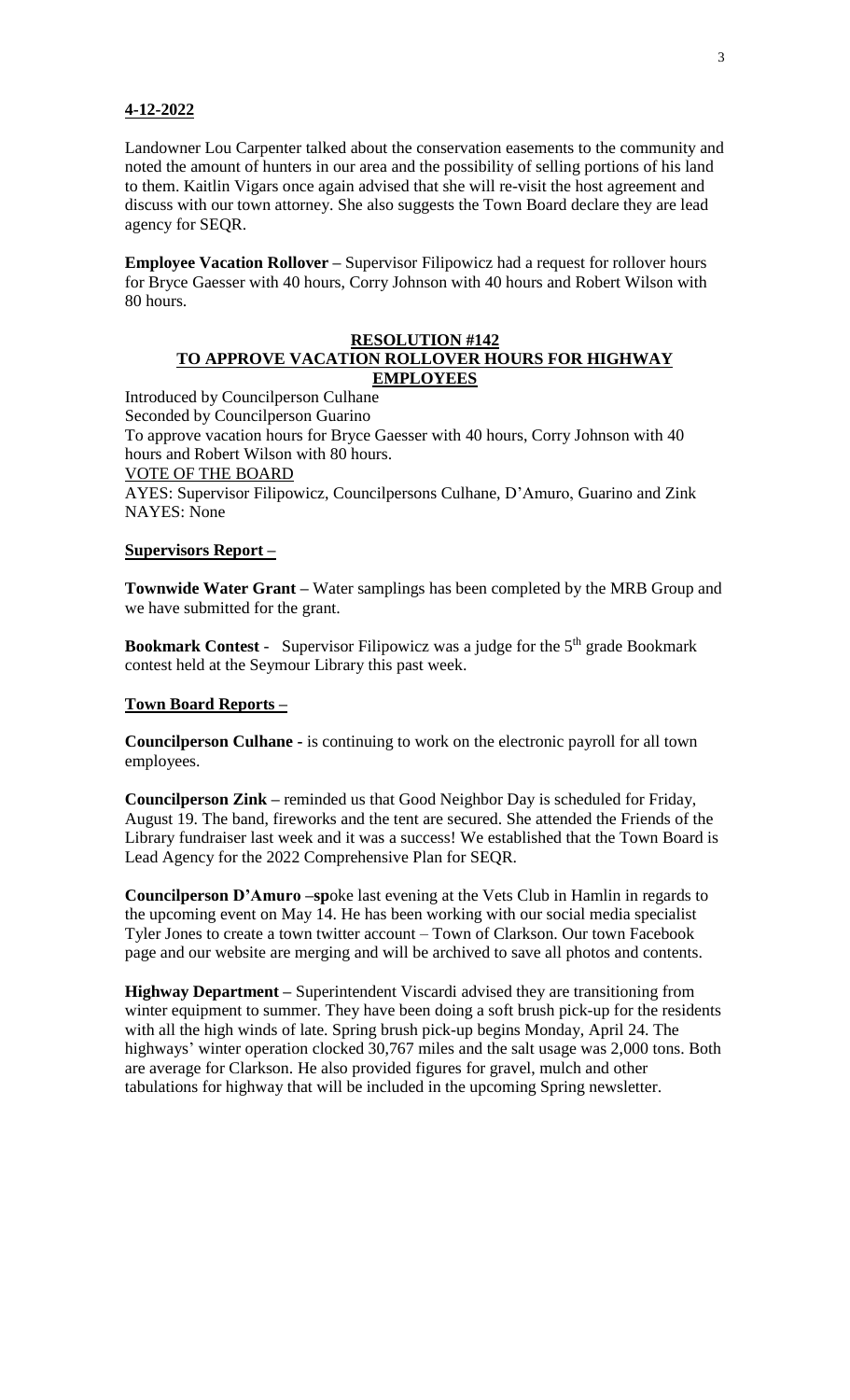#### **4-12-2022**

**Building Inspector** – Kevin Moore advised that the Redman Road solar projects I and II are both active. Wellington Woods remodel for all 9 buildings is completed along with Wellington Woods North, the new senior housing project. In the month of March, he has completed:

 fire inspections building code inspections new housing permits planning board applications zoning board application

## **RESOLUTION #143 APPROVE MINUTES 3-22-2022**

Introduced by Councilperson Guarino Seconded by Councilperson D'Amuro To approve minutes from 3-22-2022. VOTE OF THE BOARD AYES: Supervisor Filipowicz, Councilpersons Culhane, D'Amuro, Guarino and Zink NAYES: None

### **RESOLUTION #144 APPROVE MINUTES FROM 3-29-2022 SPECIAL MEETING**

Introduced by Councilperson Guarino Seconded by Councilperson D'Amuro To approve minutes from 3-29-2022 Special Meeting. VOTE OF THE BOARD AYES: Supervisor Filipowicz, Councilpersons Culhane, D'Amuro, Guarino and Zink NAYES: None

## **RESOLUTION #145 AUDIT 4-12-2022**

Introduced by Councilperson Guarino

Seconded by Councilperson D'Amuro

To authorize payment of audit 4-12-2022 totaling \$129,973.33 AA General \$39,693.41, BB General- Outside Village \$4,153.50, DA Highway - Town Wide \$60,681.72, SL – Lighting \$25,444.70 and Distribution of checks: Trust and Agency #6256-6259, Joint Checking #0279-2127.

## VOTE OF THE BOARD

AYES: Supervisor Filipowicz, Councilpersons Culhane, D'Amuro, Guarino and Zink NAYES: None

# **RESOLUTION #146**

# **DECLARE TOWN BOARD AS LEAD AGENCY FOR 2022 COMPREHENSIVE PLAN FOR SEQR**

Introduced by Councilperson Culhane Seconded by Councilperson Guarino To declare Town Board for the Town of Clarkson as Lead Agency for the 2022 Comprehensive Plan for SEQR. **See attachment** VOTE OF THE BOARD AYES: Supervisor Filipowicz, Councilpersons Culhane, D'Amuro, Guarino and Zink NAYES: None

**Comprehensive Plan** – Upon a reading of Part 1 of the Environmental Assessment Form, Supervisor Filipowicz reviewed and completed Parts 2 and 3 of the EAF with the Board.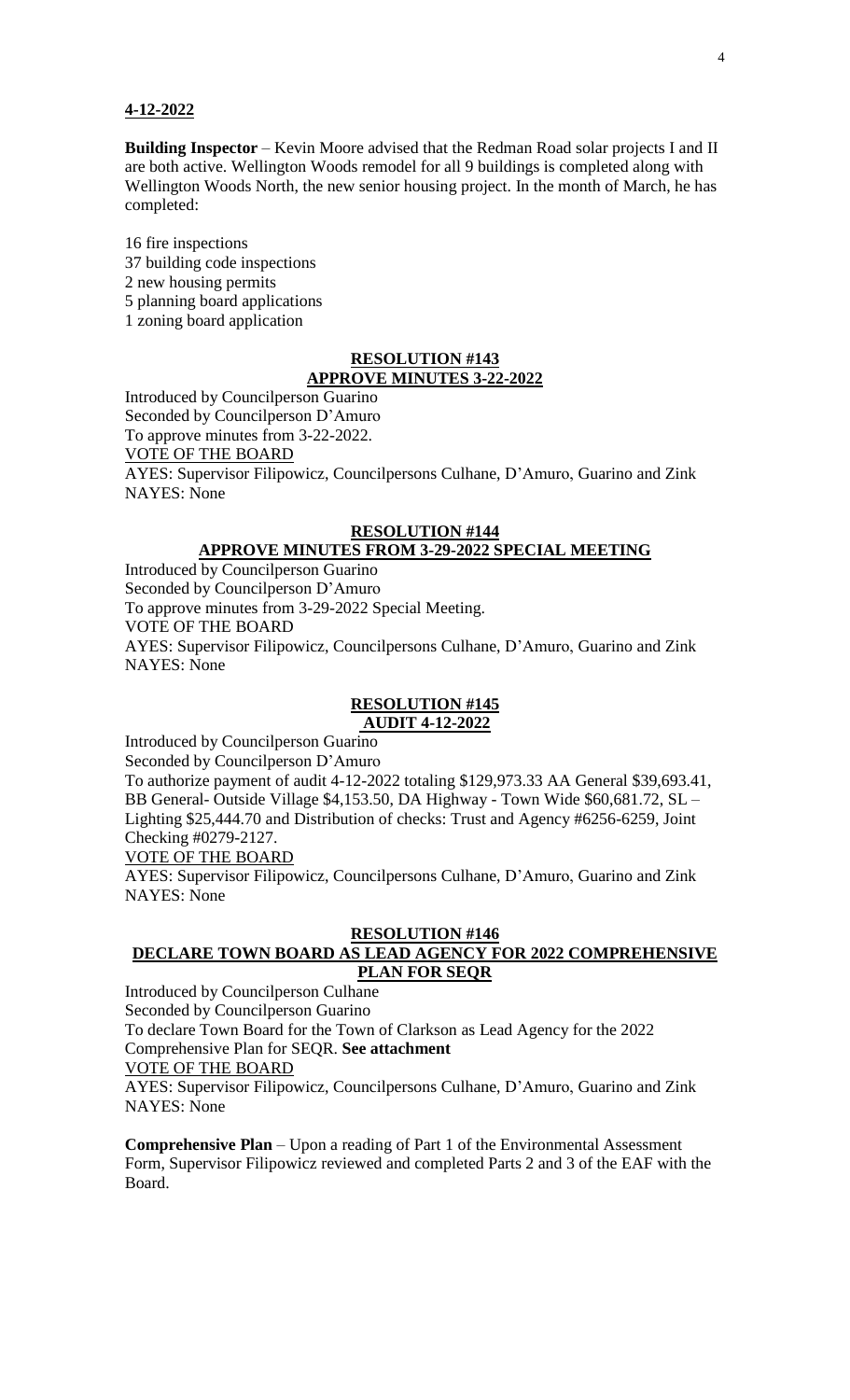### **RESOLUTION #147**

# **COUNCILPERSON ZINK TO EXECUTE THE DOCUMENTATION FOR THE BOARD AS LEAD AGENCY FOR THE 2022 COMPREHENSIVE PLAN**

Introduced by Councilperson Guarino

Seconded by Councilperson D'Amuro

Ratifying the Board's position as sole agency of a lead agency review under SEQR and authorizing Councilperson Zink to execute the EAF for the Board for the 2022 Comprehensive Plan.

VOTE OF THE BOARD

AYES: Supervisor Filipowicz, Councilpersons Culhane, D'Amuro, Guarino and Zink NAYES: None

## **RESOLUTION #148**

### **MOTION TO ADOPT THE 2022 COMPREHENSIVE PLAN**

Introduced by Councilperson Zink Seconded by Councilperson Culhane Motion to adopt the 2022 Comprehensive Plan. **See attachment** VOTE OF THE BOARD AYES: Supervisor Filipowicz, Councilpersons Culhane, D'Amuro, Guarino and Zink NAYES: None

### **RESOLUTION #149**

# **MOTION TO ENTER EXECUTIVE SESSION FOR PERSONNEL MATTER**

Introduced by Councilperson Zink Seconded by Councilperson Culhane Motion to enter executive session for personnel matter at 7:26PM. VOTE OF THE BOARD AYES: Supervisor Filipowicz, Councilpersons Culhane, D'Amuro, Guarino and Zink NAYES: None

# **RESOLUTION #150**

# **MOTION TO EXIT EXECUTIVE SESSION**

Introduced by Councilperson Zink Seconded by Councilperson Culhane Motion to exit executive session at 8:26PM.

VOTE OF THE BOARD

AYES: Supervisor Filipowicz, Councilpersons Culhane, D'Amuro, Guarino and Zink NAYES: None

#### **RESOLUTION #151 MOTION TO ADJOURN**

Introduced by Councilperson Guarino Seconded by Councilperson D'Amuro Motion to adjourn at 8:27PM. VOTE OF THE BOARD AYES: Supervisor Filipowicz, Councilpersons Culhane, D'Amuro, Guarino and Zink NAYES: None

Respectfully submitted,

*Susan Henshaw* Town Clerk

Approved 4-26-2022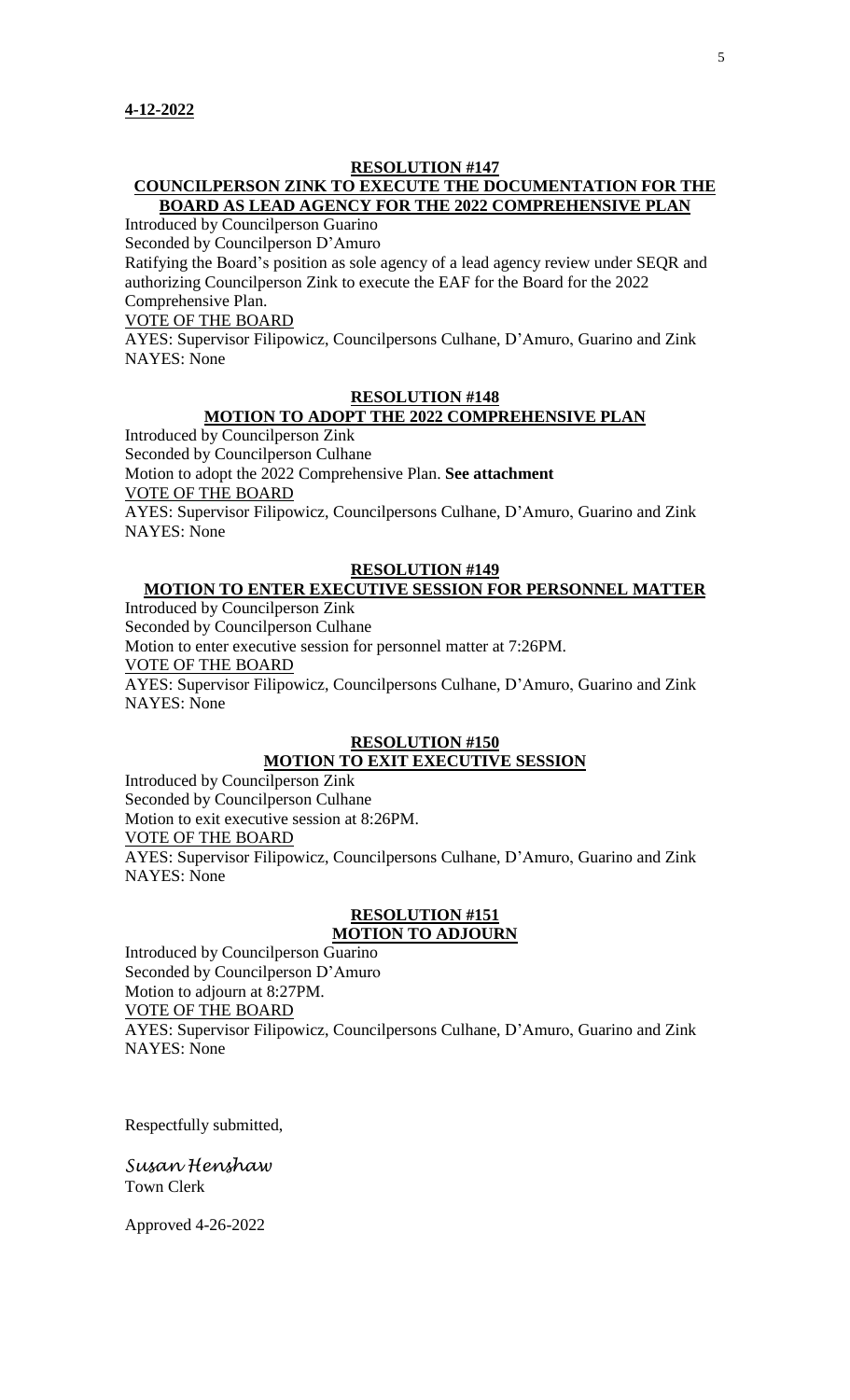### **RESOLUTION ADOPTING COMPREHENSIVE PLAN**

 **ON MOTION** by Councilperson Zink seconded by Councilperson Culhane the following resolution was adopted:

**WHEREAS**, in accordance with the provisions of Section 272-a of New York State Town Law, the Town Board established an advisory Steering Committee to review the Town's existing Comprehensive Plan, adopted in 2005 ("2005 Plan"), and to make recommendations for updates to that Plan for Town Board consideration and adoption; and

**WHEREAS**, the Comprehensive Plan Steering Committee was comprised of members of the Town Board, Planning Board, Zoning Board of Appeals, and other community members who represented a broad range of community perspectives; and

**WHEREAS**, the Steering Committee, supported by Barton & Loguidice, D.P.C. reviewed the 2005 Plan and developed a Comprehensive Plan Update setting forth a vision for the Town and identifying goals, objectives and action items regarding agricultural preservation, enhancing quality of life, and supporting sustainable growth; and

**WHEREAS**, throughout the process, the Steering Committee engaged residents of the Town of Clarkson in the planning process by means of a community survey, a public open house, a public hearing, and information posted on the Town website; and

**WHEREAS**, in accordance with New York State Law, the Steering Committee voted to recommend the Draft Comprehensive Plan Update to the Town Board for review and adoption; and

**WHEREAS**, pursuant to General Municipal Law Section 239-m, the Town transmitted a complete statement of the Draft Comprehensive Plan Update to the Monroe County Planning Department; and

**WHEREAS,** on January 27th, the Steering Committee hosted an Open House to provide an overview of the Draft Comprehensive Plan Update, followed by a properly noticed Public Hearing to receive public comments on the Draft Comprehensive Plan Update, which Public Hearing was held open until February 10, 2022; and

**WHEREAS,** the Town posted a complete copy of the Draft Comprehensive Plan Update on the Town's website and accepted written and electronic comments on the Draft Plan until February 10, 2022; and

**WHEREAS,** the Town Board has considered all of the comments received by the public, and has made certain modifications to the Draft Comprehensive Plan Update in response thereto; and

**WHEREAS,** pursuant to the State Environmental Quality Review Act (SEQRA) and Town Law Section 272-a(8), the Town Board, as SEQRA lead agency, prepared a Full Environmental Assessment Form (EAF) identifying and evaluating the potential environmental impacts that could result from adoption of the Draft Comprehensive Plan Update; and

**WHEREAS,** upon consideration of the completed EAF and all of the public comments received concerning the Plan, and following a careful evaluation of the criteria for making a determination of significance as provided in 6 NYCRR Section 617.7(c), the Town Board has concluded that adoption of the Draft